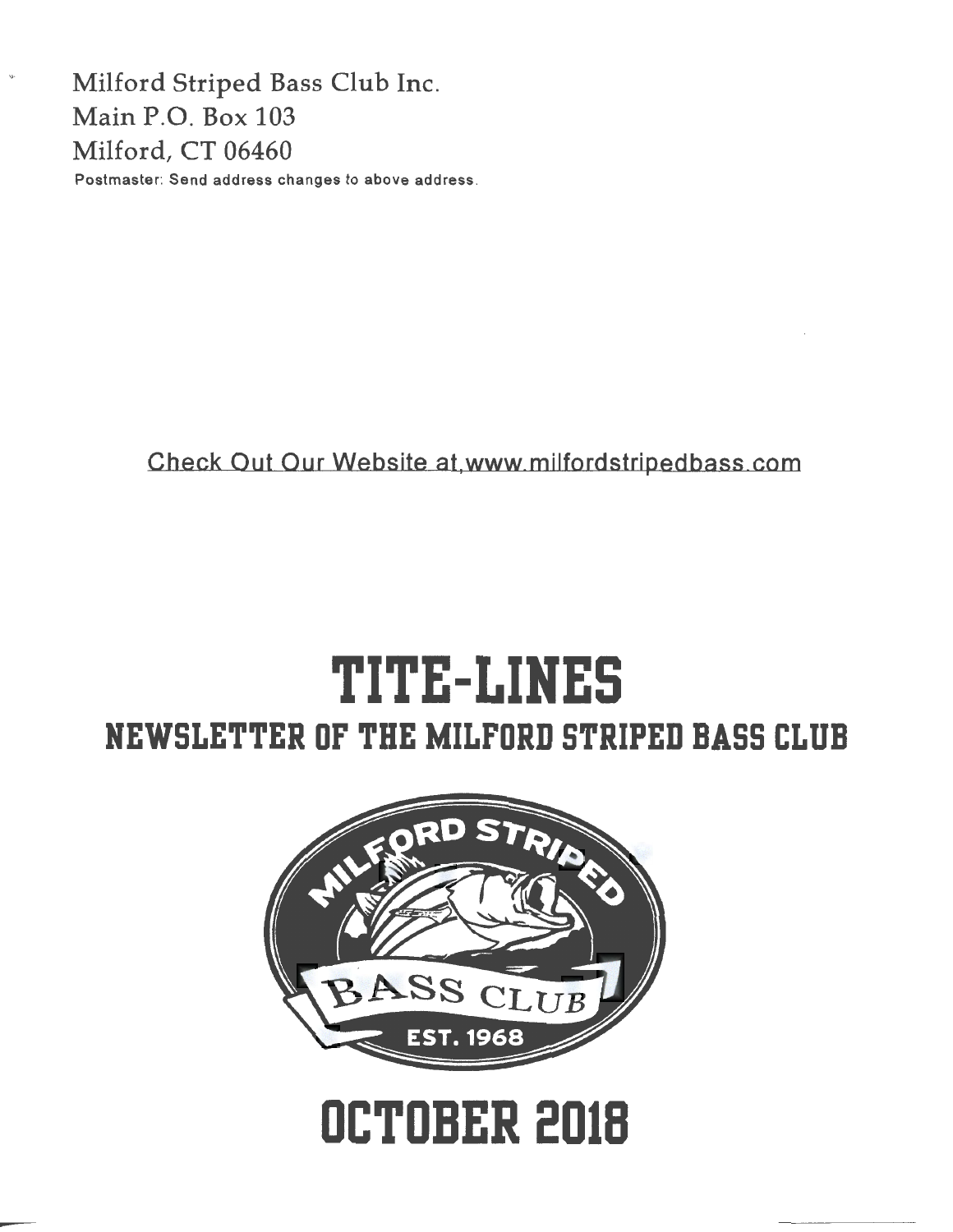#### General Meeting

This month's general meeting will be held at 7:30PM, October 31th, 2018 at the American Legion Hall, Merwin Ave., Woodmont, CT.

::..

#### The MSBC TITE-LINES

Published 11 times a year by the Milford Striped Bass Club. P.O. Box 103, Milford, CT 06460 All communications concerning The MSBC TITE-LINES should be addressed to: The MSBC TITE-LINES P.O. Box 103, Milford, CT 06460

Responsibility for contents of articles, papers, abstracts, etc. published herein rests entirely on the authors, not on the editor.

Postmaster: Send Address change to the MSBC TITE-LINES, c/o MEMBERSHIP, P.O. Box 103, Milford, CT 06460 CLUB OFFICERS FOR 2013

Preaident... ... Jim Pritchard 1at VP ...... Rob Jadach 2ndVP ......... Fred Chyaaikoa Treasurer....Johnny Belinda Recording Secretary..Lynn Pritchard Correaponding Secretary and Tite-Linea Editor, Harry Novak Photographer.......Jessie Henman Fiah Committee ... Graham Lapham, Brian Thornhill, Michael Lapuglla and Chrla Powera Trout Derby ........ Shawn and Jen Lalond Elected Board Members... John Nangle, Jack Wallace, and Miguel Moralea Interclub Reps. Paul Gluhanich and Jim Pritchard

It's Your Newsletter! Remember to give Harry Novak a call if you have something to put in the "Tite-Lines".

203-261 -4361 or harryn321 @charter. net I am trying to get the news letter out via e-mail and would like to get your current e-mail addresses.

### Upcoming Events

1. MSBC General Meeting, October 31th, 2018, 7:30 PM at the American Legion Hall, Merwin Ave. Woodmont Ct.





Salmon & Halibut Fishing in Southeast Alaska PO Box 662, Douglas, MA 01516 PO Box 1669, Petersburg, AK 99833 Call Us @ 1-800-352-4522 Email: frank@islandpointlodge.com





25 Smith Avenue Niantic. CT 06357 Phone: (860) 739-7419 Fax: (860) 739-9208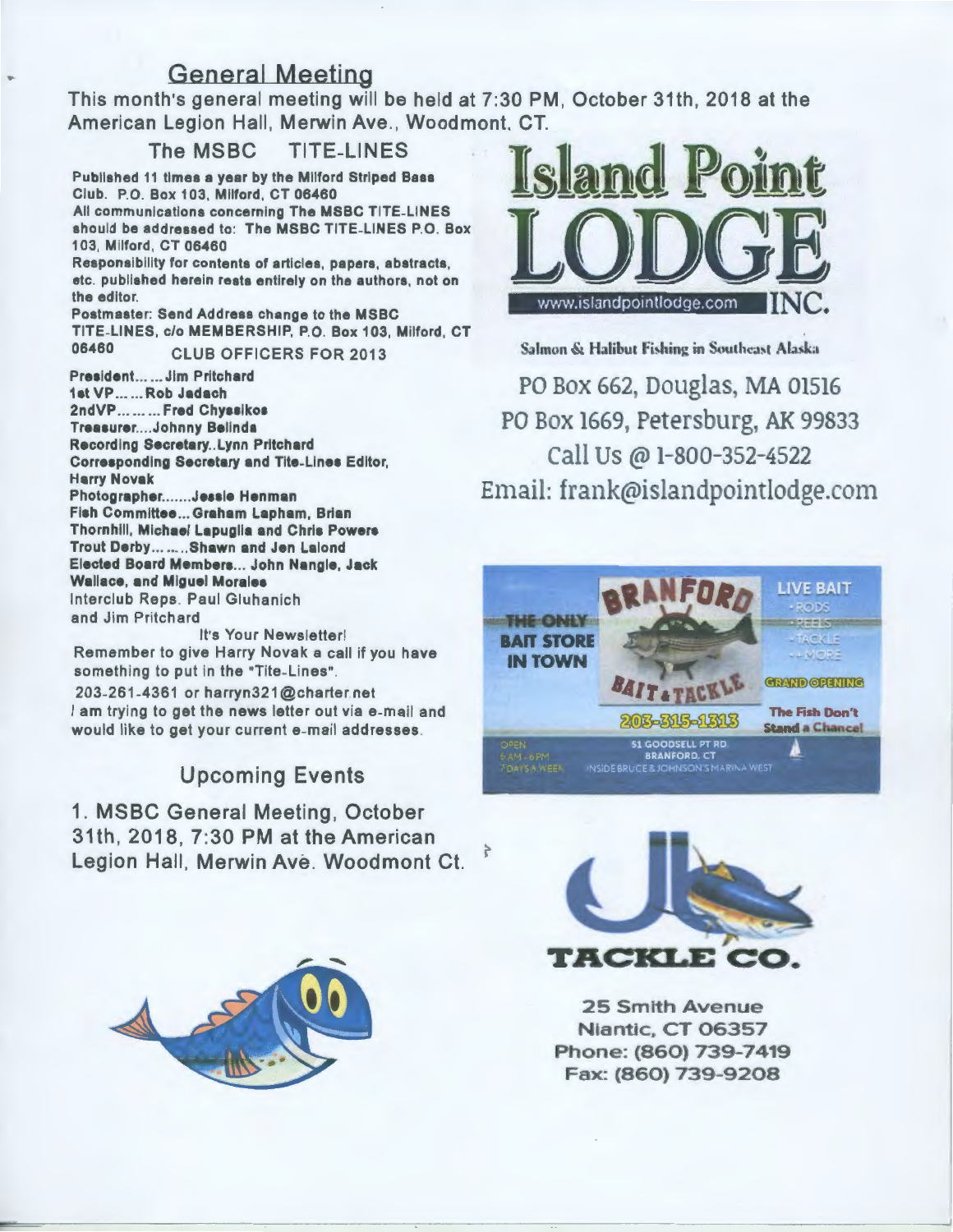

**Black Hawk II PO Box 46** Niantic, CT 06357

860-448-3662

\*\*\*\*

800-382-2824

BlackHawkFishing@gmail.com



WATER ACCESS TO THE SHOP FROM OUR PRIVATE SHIP ON THE HOUSATONIC RIVER

**SALT & FRESHWATER FISHING SUPPLIES** RODS . REELS . BAIT . TACKLE . ICE . LINE



KREENFRATING WEBCESCH BUSINESSCHOS BANKERS

www.byobprintanddesign.com



#### 354 New Haven Ave Unit #5 Milford.CT 06460



riome Staging Specialist<br>Office: 203.929.6388 • Cell: 203.520.5690 Fax: 203.929.3100 victor.yanosy@raveis.com Website: raveis.com/Victoryanosy 2 Huntington Street Huntington, CT 06484

## ravets.com<br>"The Best Website in Real Estate"<br>"Div, (110) MLS listings updated daily + Follow us an our blog - blog.ravels.co

**WILLIAM RAVEIS REAL ESTATE . MORTGAGE . INSURANCE** 

**Victor Yanosy** 

REALTOR\*

INTEGRITY . SERVICE . EXPERIENCE

**Stratford Bait & Tackle** 1076% Stratford Avenue Stratford, CT 06615  $(203)$  377-8091





**Bait & Tackle Custom Rods** Specializing in Saltwater Fly Fishing Fresh & Saltwater Fly Tying Materials



Dulin Automotive, Inc. **79 Bridgeport Ave** Milford, CT 06460 203-877-8114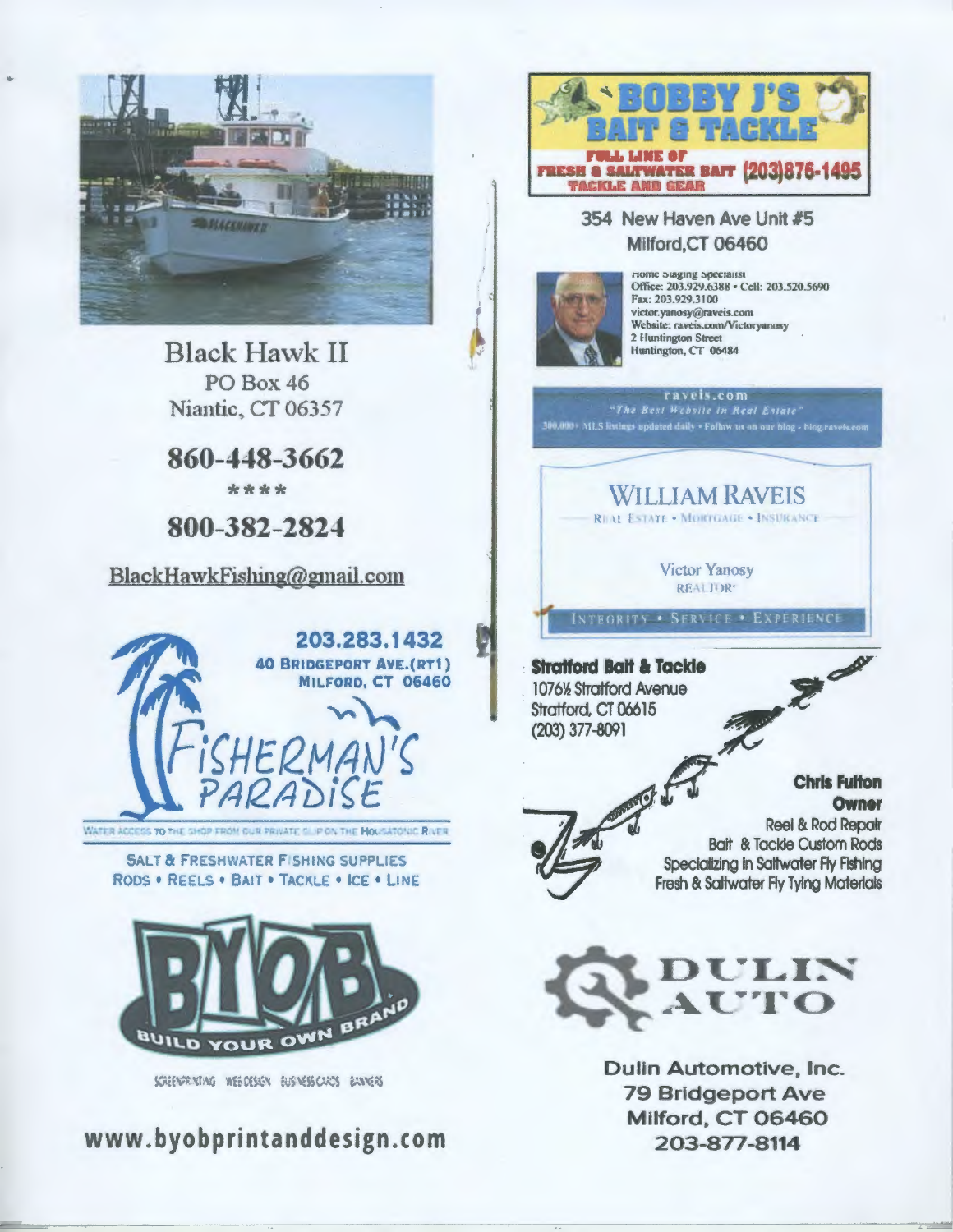### President's Letter

This is probably one of the easiest letters I've ever written. October 14th was a true testament to the core of The Milford Striped Bass Club. The Joe Regan Memorial Blackfish Shootout was phenomenal! We had 90 anglers that fished. Surely one the of the biggest non multi club tournaments in the area. The weather held out, the fishing was good, and the entire event was on point. I want to thank everyone that was involved in the planning and the execution of the tournament, and to all those that fished itl Jen, Brian, Mike and Teddy you guys brought it all together and made it happen. The support and donations from Mr. Macs, Napoli Deli, Bobby J's, Fisherman's Paradise, Morales and Son, and Southern Ct Tackle made the day a huge success and we thank you all very much. Thanks to Graham for being the chef and donating Burgers, dogs and coffee, Team LaPuglia for food and propane, Teddy for all the drinks and paper-goods, Lynn, Keri, Eleni and Term, Brian, Jen and Shawn for food items. All your generosity made the event a success. Thanks to Jimmy and Melissa for rocking out some awesome T shirts as always. A special thanks to Jen, Kathy Eleni, Lynn, Graham, and team LaPuglia for doing the set up and making things happen while we were all out fishing. You all created a day to remember and one for the record books.

Congratulations to the winners Paul Resigno first place, John Frione second place, Mike Meile third place and Paul Parzych Calcutta winner. This day was a day to honor and remember Joe Regan. The impact that Joe had on everyone is evident by the response and support from everyone that participated, Joe loved to blackfish and enjoyed socializing with fellow fisherman and friends. I truly think he would approve of the day. Again, thank you all for making a very special day for an exceptionally special person.

As we move into the end of the year, it is coming up on election time. If you have any interest in serving on the board, please attend this month's meeting! Nominations will take place at the meeting. Also, we will be discussing the new format for our fishing flea market. Your input is very important as we are taking on this new venture and all suggestions and ideas are welcome. Thank you all for your hard work and dedication for making our club one of the best aroundl

Fish Onl Jim

-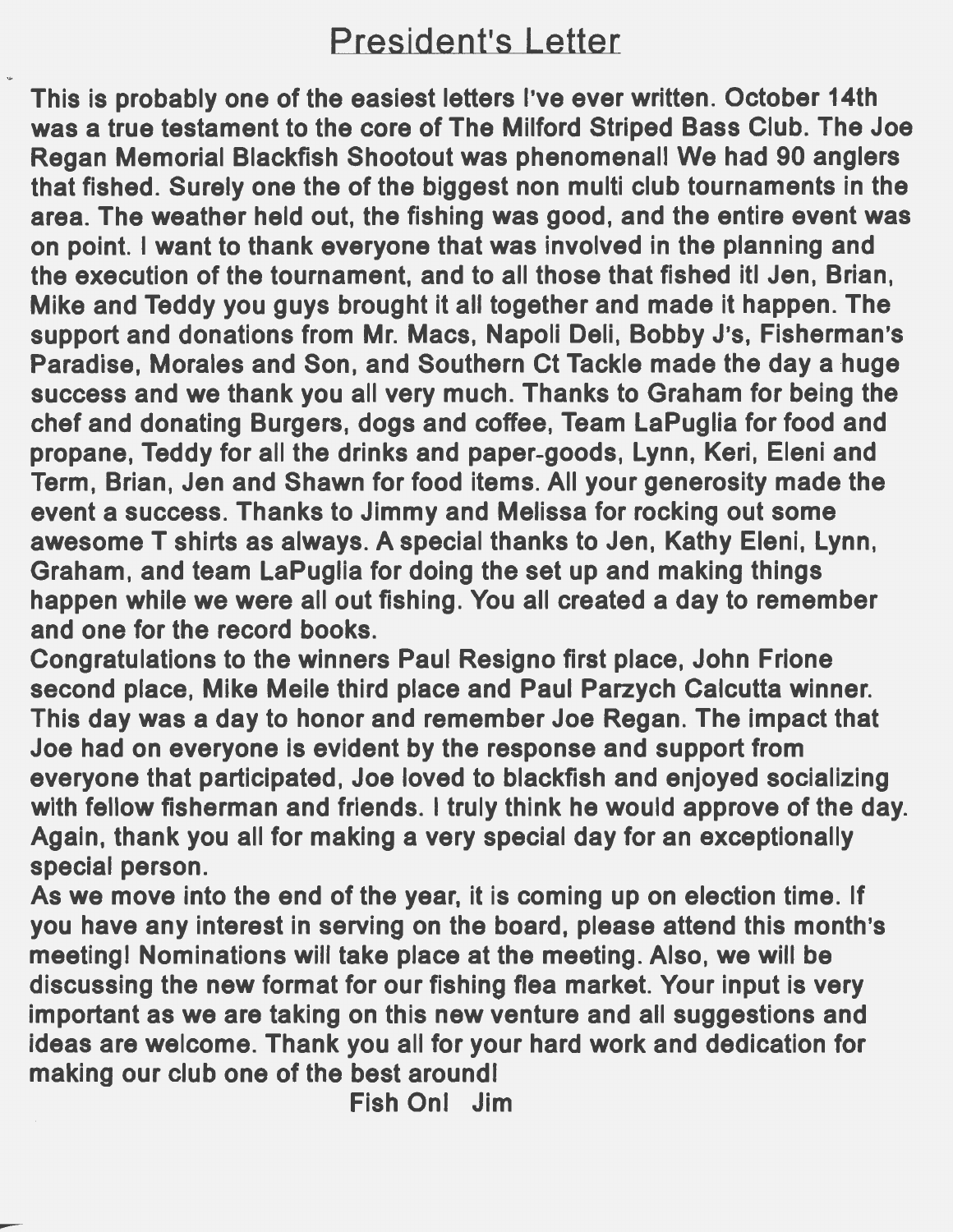